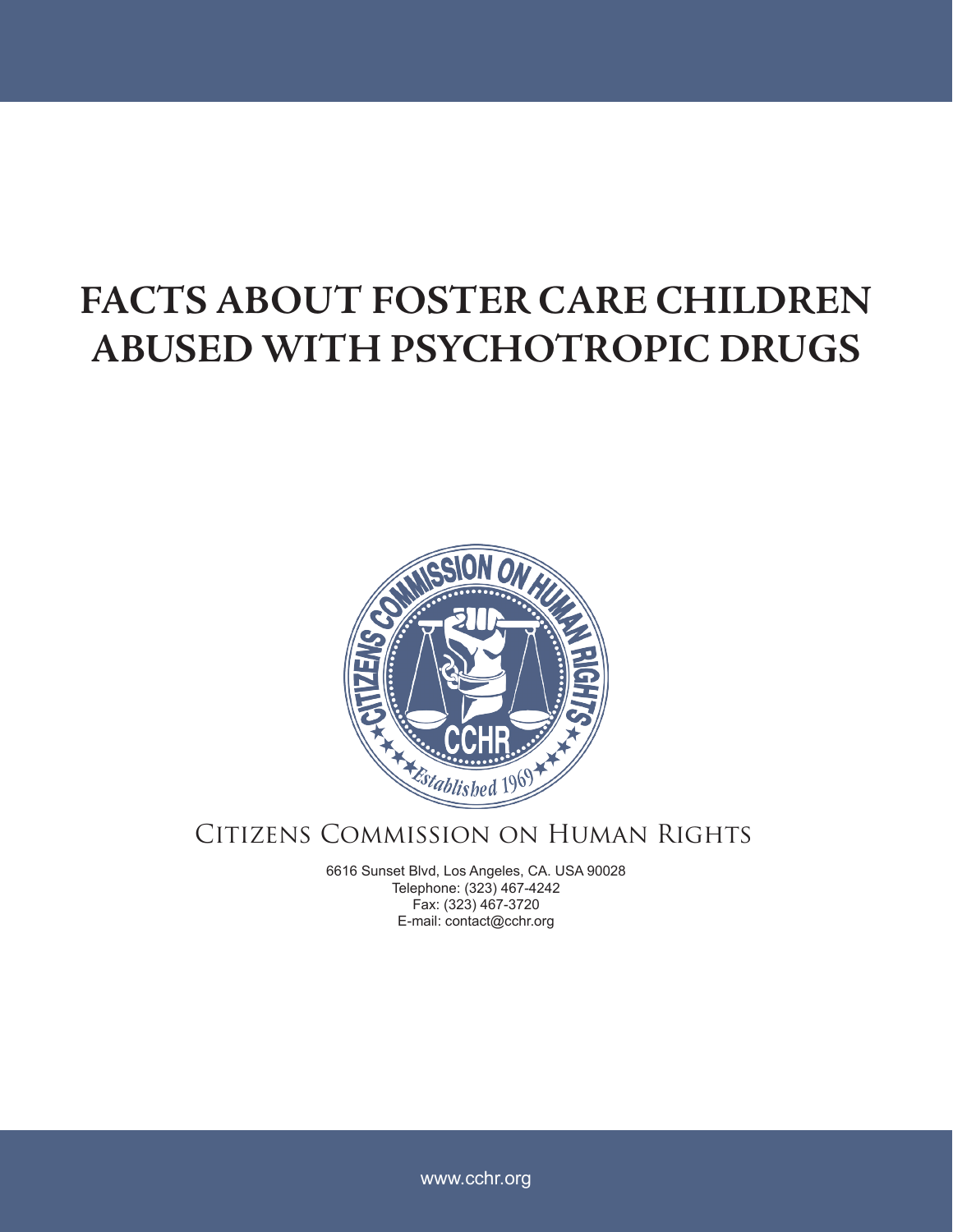Whether under the care of Child Protective Services, Departments of Family and Child Services, or Youth Welfare Offices, foster children—often removed from family homes because of abuse—are furthered abused when they are prescribed psychotropic (mind-altering) drugs. Some US states report that more than 60% of foster children are prescribed mood-altering drugs (at a rate 300% above the national average).

Already troubled over their circumstances, these children are drugged for emotional and behavioral issues, sometimes with tragic outcome.

Take, for example, 7-year-old Gabriel Meyers, who didn't want soup for lunch one Thursday in April 2009. He was sent to his room after he threw away his soup, kicking his toys around and threatening to kill himself. Around 1 p.m., police responded to a frantic call and found Gabriel had hanged himself. He'd been prescribed a cocktail of psychiatric drugs, including an antidepressant that the Food and Drug Administration (FDA) warned could lead to children committing suicide.1

Psychiatrists prescribed 93% of the psychotropic medication dispensed to foster youths, according to a 2008 study.2

• In Australia, one in four foster children was taking psychotropic drugs, and in residential homes, where children live in small groups supervised by social workers, the rate of drug use is 50%. Foster children are being medicated with psychotropic drugs at 10 times the rate of other children. 3

In Ontario, Canada, psychotropic drugs are prescribed to nearly half of the state wards accounting for drug prescriptions at a rate three times that of children in the general population.4

• In 2007, in Texas \$37.9 million was spent on psychiatric drugs for foster children.5 Pharmaceutical companies have played a major role in encouraging their increased use on foster care clients. They participate in aggressive marketing, and conduct misleading research about efficacy and safety.6

• The United Nations Convention on Psychotropic Substances 1971 requires governments to protect children, including those in foster care from excessive and unwarranted exposure to psychotropic drugs. Psychotropic drugs can be prescribed only for medical purposes, yet foster care youth are routinely prescribed drugs for behavioral control.

<sup>1&</sup>quot;Psychotropic Drug Abuse in Foster Care Costs Government Billions," Politics Daily, 17 June 2010.

<sup>2</sup> Julie Zito, "Psychotropic Medication Patterns Among Youth in Foster Care," Pediatrics, Vol. 121, No. 1, Jan. 2008, pp. e157-e163.

<sup>3</sup> Caroline Overington, "Foster kids medicated for 'mental health,'" The Australian, 4 Nov. 2008.

<sup>4 &</sup>quot;Nearly half of children in [Canadian] Crown care are medicated," Globe and Mail, 9 June 2007.

<sup>5</sup> Evelyn Pringle, "Psychiatric Drugging of Children Intolerable-Betrayal of Innocence," Lawyers and Settlements.com, 8 Mar. 2009. 6 Op. cit. Politics Daily.